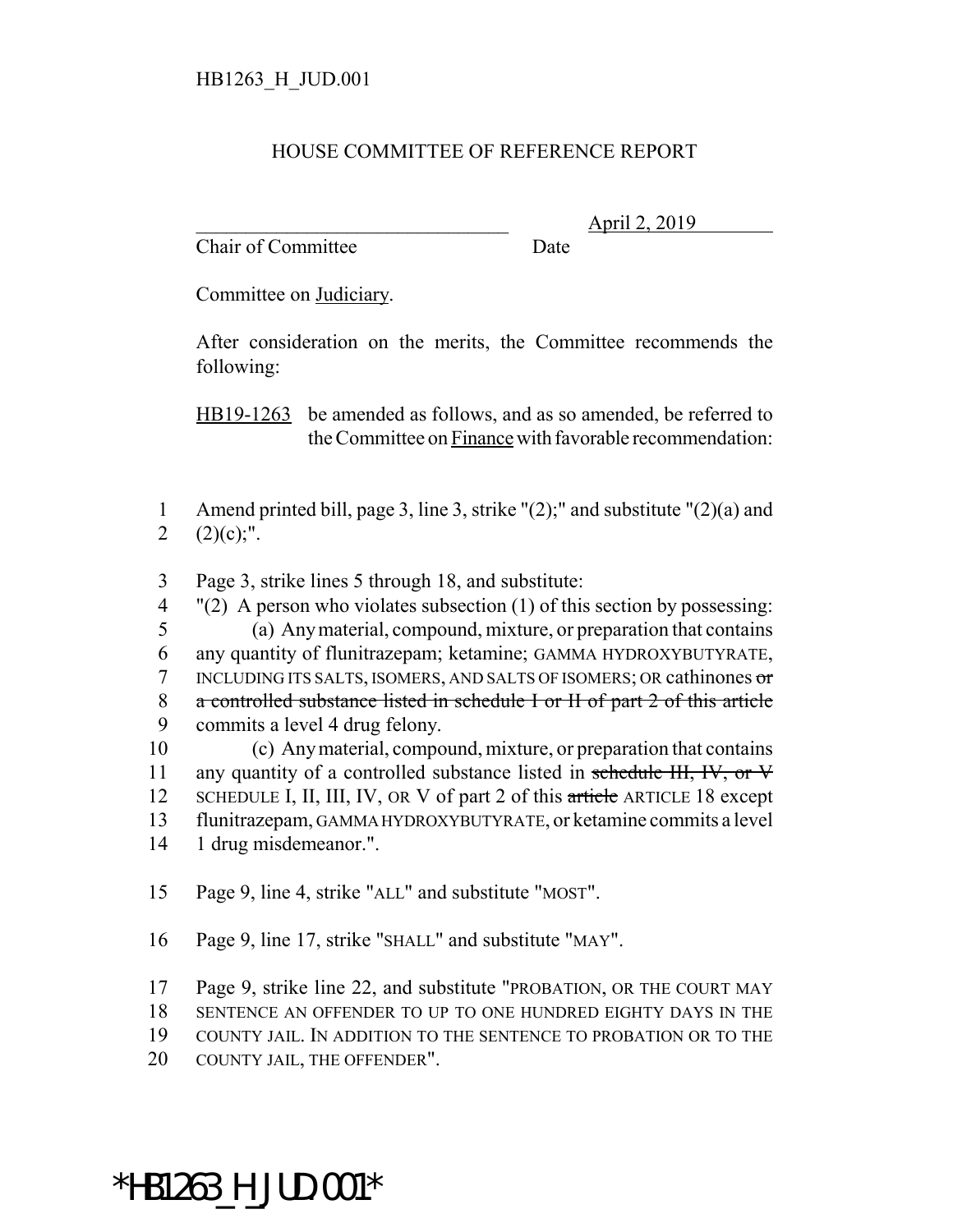Page 10, line 1, strike "SHALL" and substitute "MAY".

 Page 10, strike line 6, and substitute "PROBATION, OR THE COURT MAY SENTENCE AN OFFENDER TO UP TO ONE HUNDRED TWENTY DAYS IN THE COUNTY JAIL. IN ADDITION TO THE SENTENCE TO PROBATION OR TO THE COUNTY JAIL, THE OFFENDER".

Page 10, line 8, strike "**repeal**" and substitute "**amend**".

Page 10, strike lines 13 through 20, and substitute:

 "(a) Possession of a controlled substance; but only when the 9 quantity of the controlled substance is not more than four grams of  $\alpha$ 10 schedule I or schedule II controlled substance, ANY MATERIAL, COMPOUND, MIXTURE, OR PREPARATION CONTAINING ANY QUANTITY OF GAMMA HYDROXYBUTYRATE, INCLUDING ITS SALTS, ISOMERS, AND SALTS OF ISOMERS; not more than two grams of methamphetamine, heroin, ketamine or cathinones; or not more than four milligrams of flunitrazepam. The district attorney and defendant may stipulate to the amount of the controlled substance possessed by the defendant at the time of sentencing, or the court shall determine the amount at the time of sentencing.".

Page 10, line 21, strike "**repeal**" and substitute "**amend**".

Page 10, strike lines 23 through 27, and substitute:

 "**18-1.3-801. Punishment for habitual criminals.** (2) (b) The 22 provisions of paragraph (a) of this subsection  $(2)$  shall not SUBSECTION  $(2)(a)$  DO NOT apply to a conviction for a level 4 drug felony pursuant to section 18-18-403.5 (2), or a conviction for a level 4 drug felony for attempt or conspiracy to commit unlawful possession of a controlled substance, as described in section 18-18-403.5 (2), if the amount of the 27 schedule I or schedule II controlled substance possessed is not more than four grams OF ANY MATERIAL, COMPOUND, MIXTURE, OR PREPARATION CONTAINING ANY QUANTITY OF GAMMA HYDROXYBUTYRATE, INCLUDING ITS SALTS, ISOMERS, AND SALTS OF ISOMERS, or not more than two grams 31 of methamphetamine, heroin, cathinones or ketamine, or not more than four milligrams of flunitrazepam, even if the person has been previously convicted of three or more qualifying felony convictions.".

Page 11, strike lines 1 through 25.

\*HB1263 H JUD.001\*  $-2$ -